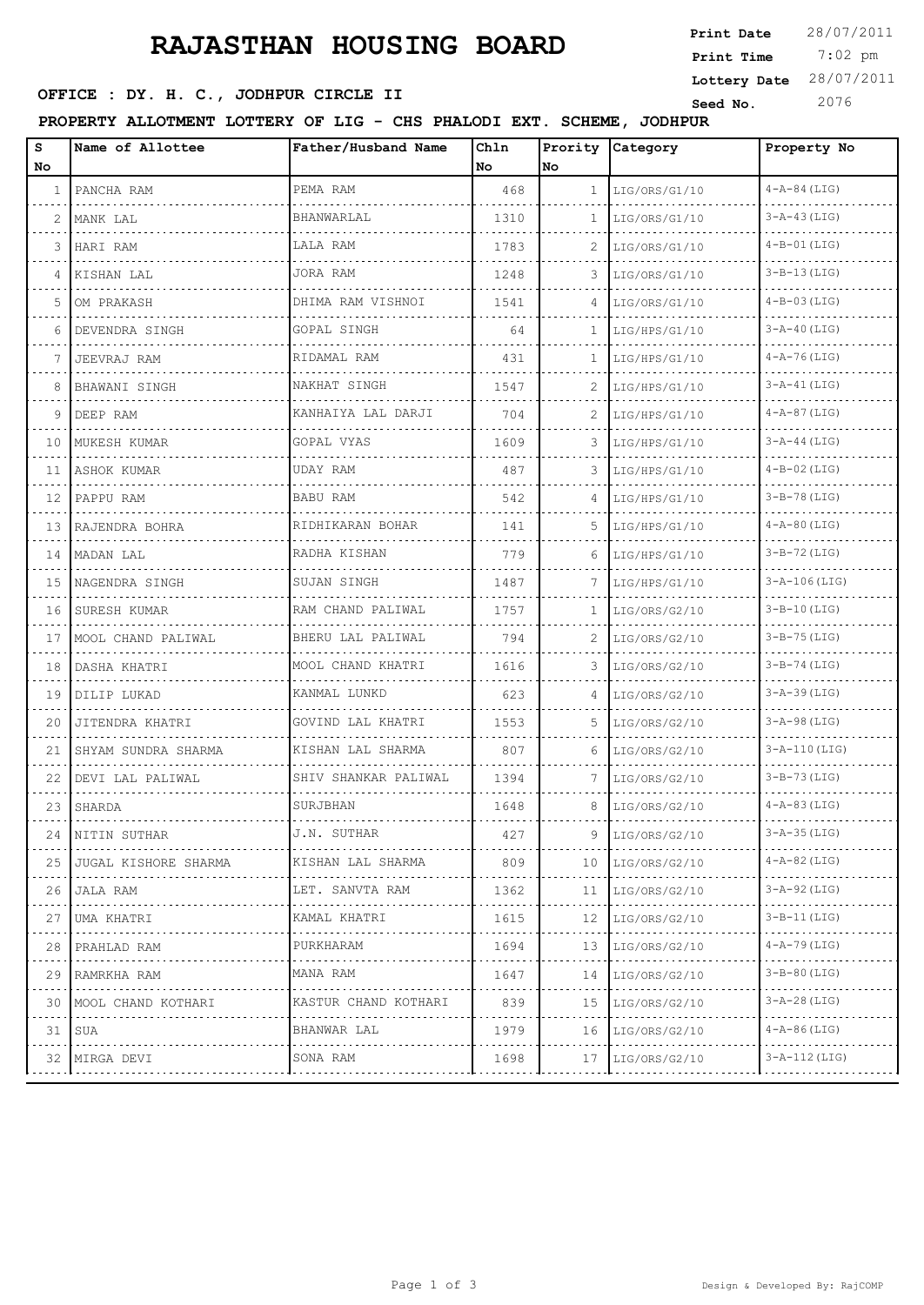### **RAJASTHAN HOUSING BOARD**

## **OFFICE : DY. H. C., JODHPUR CIRCLE II** Seed No. 2076

**PROPERTY ALLOTMENT LOTTERY OF LIG - CHS PHALODI EXT. SCHEME, JODHPUR**

| s<br>No | Name of Allottee         | Father/Husband Name             | Chln<br>No. | Prority<br>No. | Category      | Property No         |
|---------|--------------------------|---------------------------------|-------------|----------------|---------------|---------------------|
| 33      | UMMED SINGH BHATI        | TAKHAT SINGH BHATI              | 1815        | $\mathbf{1}$   | LIG/HPS/G2/10 | $4 - B - 04$ (LIG)  |
| 34      | BHAGWANA RAM             | HARI RAM JANGID                 | 555         | $\mathbf{1}$   | LIG/HPS/G2/10 | $3 - B - 09$ (LIG)  |
| 35      | ANAND NAHAR              | MANGI LAL NAHAR                 | 575         | 2              | LIG/HPS/G2/10 | $3 - A - 104$ (LIG) |
| 36      | ASHOK KUMAR CHAJERA      | TARA CHAND                      | 572         | 2              | LIG/HPS/G2/10 | $3-A-94$ (LIG)      |
| 37      | PUSHPA PALIWAL           | DAL CHAND                       | 1675        | 3              | LIG/HPS/G2/10 | $4 - A - 74$ (LIG)  |
| 38      | PANKAJ MEHTA             | PADAM RAJ MEHTA                 | 573         | 3              | LIG/HPS/G2/10 | $4 - B - 05$ (LIG)  |
| 39      | .<br>KISHANA RAM VISHNOI | DAYA RAM VISHNOI                | 1119        | 4              | LIG/HPS/G2/10 | $3 - A - 27$ (LIG)  |
| 40      | RAKHEE                   | MUKESH SUTHAR                   | 1859        | 4              | LIG/HPS/G2/10 | $3 - A - 103$ (LIG) |
| 41      | PUSA RAM PALIWAL         | NET RAM PALIWAL                 | 1212        | 5              | LIG/HPS/G2/10 | $3 - A - 100$ (LIG) |
| 42      | DINESH KUMAR             | .<br>JETHAMAL SUTHAR            | 1858        | 5              | LIG/HPS/G2/10 | $3 - A - 31$ (LIG)  |
| 43      | <b>BALM KHAN</b>         | ABDUL KHAN                      | 842         | 6              | LIG/HPS/G2/10 | $3 - B - 08$ (LIG)  |
| 44      | BHIM RAJ                 | CHAGAN LAL BOHARA               | 1157        | 7              | LIG/HPS/G2/10 | $3 - A - 38$ (LIG)  |
| 45      | <b>BANSHIR</b>           | ABDUL KARIM                     | 168         | 8              | LIG/HPS/G2/10 | $3 - A - 101$ (LIG) |
| 46      | DUDA RAM                 | GORDHAN RAM MALI                | 1325        | 9              | LIG/HPS/G2/10 | $3 - B - 12$ (LIG)  |
| 47      | ARUN GOYAL               | KISHAN LAL GOYAL                | 1166        | 10             | LIG/HPS/G2/10 | $3 - B - 77$ (LIG)  |
| 48      | LUNA RAM                 | RANA RAM SUTHAR                 | 1475        | 11             | LIG/HPS/G2/10 | $3 - A - 111$ (LIG) |
| 49      | BHIKHA RAM SEN           | DHANNA RAM                      | 1267        | 12             | LIG/HPS/G2/10 | $3 - A - 25$ (LIG)  |
| 50      | MONIKA CHIPA             | SATY NARAYAN CHIPA              | 43          | 13             | LIG/HPS/G2/10 | $3-B-81$ (LIG)      |
| 51      | DEVCHAND                 | MOOL CHAND                      | 434         | 14             | LIG/HPS/G2/10 | $3 - A - 95$ (LIG)  |
| 52      | OM PRAKASH               | LET. PRABHU LAL JOSHI           | 1848        | 15             | LIG/HPS/G2/10 | $3 - A - 105$ (LIG) |
| 53      | SURENDRA KUMAR CHANDAK   | BAL KISHAN CHANDK               | 359         | 16             | LIG/HPS/G2/10 | $3 - A - 24$ (LIG)  |
| 54      | MANISHANKAR GAJJA        | BANKUTHA NARAYAN                | 813         | 17             | LIG/HPS/G2/10 | $4 - A - 78$ (LIG)  |
|         | 55   MAHESH KUMAR        | LET. RAMCHANDRA                 | 1626        | 18             | LIG/HPS/G2/10 | $3 - B - 76$ (LIG)  |
| 56      | TEJA RAM VISHNOI         | TULCHARAM                       | 310         | 19             | LIG/HPS/G2/10 | $4 - A - 75$ (LIG)  |
| 57      | OM PRAKASH               | THAKUR LAL                      | 647         | 20             | LIG/HPS/G2/10 | $4 - A - 85$ (LIG)  |
| 58      | PRAKASH VISHNOI          | .<br>HEERA RAM VISHNOI          | 336         | 21             | LIG/HPS/G2/10 | $3 - A - 93$ (LIG)  |
| 59      | RAM CHANDRA              | DHANNA RAM                      | 1277        | 22             | LIG/HPS/G2/10 | $3 - B - 82$ (LIG)  |
| 60      | .<br>PAHLAD VYAS         | .<br>RAM KISHAN VYAS            | 1850        | 23             | LIG/HPS/G2/10 | 3-A-109 (LIG)       |
| 61      | SANTOSH KUMAR<br>.       | RAM NARAYAN PALIWAL<br><u>.</u> | 2010        | 24             | LIG/HPS/G2/10 | $3 - A - 107$ (LIG) |
| 62      | DHARMENDRA SINGH         | SANG SINGH                      | 1898        | 25             | LIG/HPS/G2/10 | 3-A-97 (LIG)        |
| 63      | LAKKI SHARMA             | RAJENDRA KUMAR SHARMA           | 734         | 26             | LIG/HPS/G2/10 | 4-A-77 (LIG)        |
| 64.     | SEEMA                    | MAHENDRA SINGH                  | 616         | 27             | LIG/HPS/G2/10 | $3 - A - 102$ (LIG) |